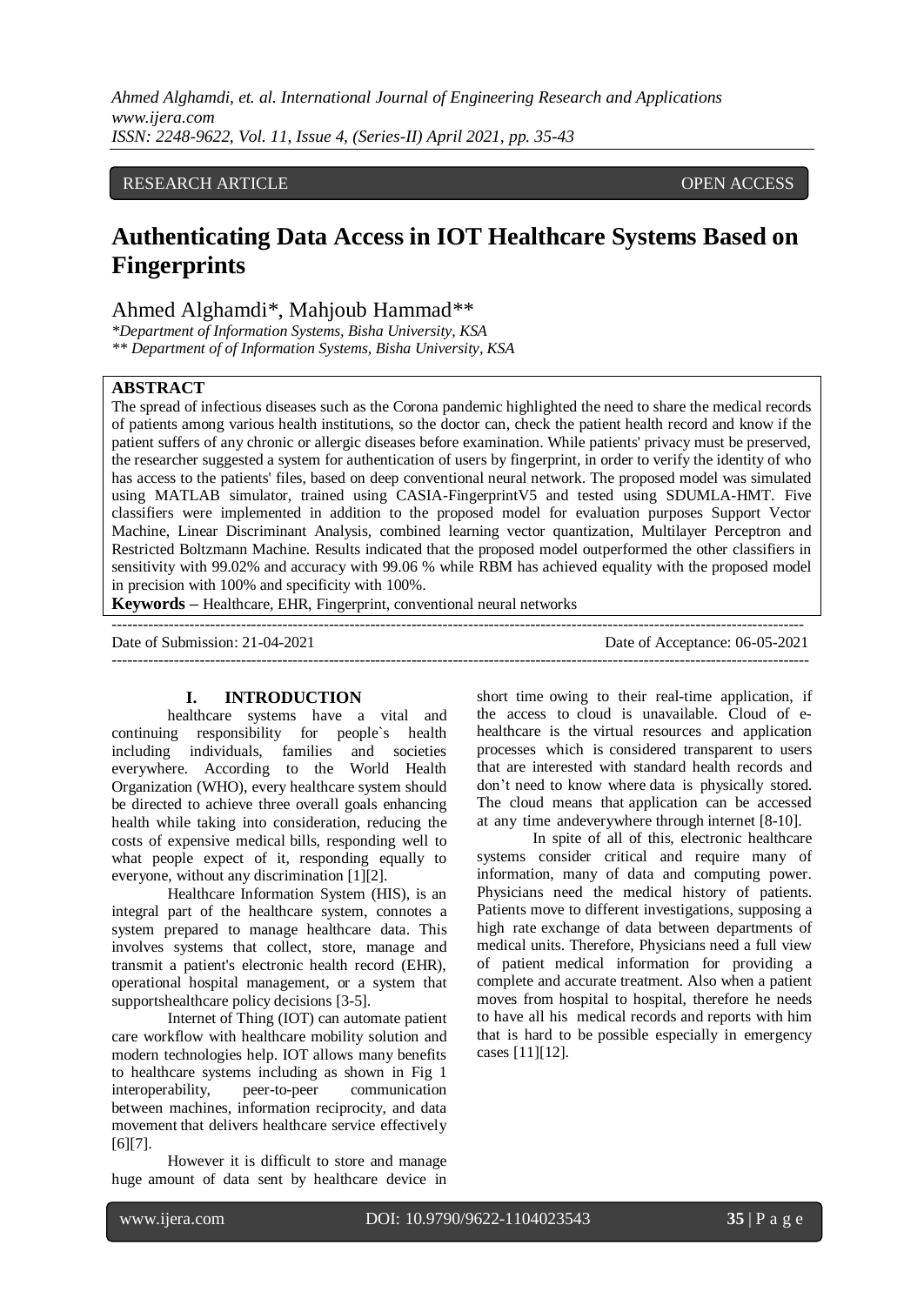

**Figure 1.** Healthcare information system based IOT [7]

Based on many real cases the researcher as an information technology specialties working in public hospital has faced, he noticed that sharing patients records between hospitals based on the IOT healthcare system can be a great benefit to patient to make it easier for him to receive medical care in any hospital around the kingdom without worrying about his medical records or his history which represent a main cause of different medical faults.

Based on that the researcher proposes, a user authentication system shown in Fig 2, allowing physicians to access patients records in any hospital around the Kingdom of Saudia Arabia (KSA) without breaching patient privacy using physician and patient fingerprints taking into consideration that the physician to access the file the patient should be registered in the same medical facility the physician work in.

Through the proposed model if a patient has entered any medical facility for emergency case, the physician in this facility will need to grant access to the patient EHR stored on the cloud of the IOT system. So the physician fingerprint and the patient fingerprint will be used to grant access to the physician or access will be denied. Access will denied in case of any fraudulent tried to access patient EHR or even if the physician is not working in a medical facility the patient has checked in it to keep the patient privacy.

This paper is organized in into five sections.. Section two introduces the literature review of authentication models and biometrics. Section three, introduces the proposed model in details. Section 4 presents the simulation settings and section five presents results and discussion. Finally section six outlines conclusions.



**Figure 2.** The proposed model architecture

# **II. LITRETURE REVIEW 2.1 Healthcare Information System Authentication**

In this section we will introduce and discuss some of the data access control in healthcare systems based IOT studies. As Boonyarattaphan et. al., in [13] offered a cost-effective framework based on two risk adaptive authentication techniques and different encryption algorithms, for e-health authentication and data transfer. The framework consists of efficient protocol architecture for an e-health service; to deal with data of different levels of importance, and to achieve the required security requirements for ehealth applications. Results indicated that the proposed model has effectively reduced computational complexity and delay in e-health communications.

Jun Zhou et. al., in [14] introduced an accessible privacy model where authorized accessible privacy model where physicians could be authorized by patients in different including levels direct authorization of physicians and indirect authorization of physicians. However the unauthorized individuals in medical consultation can also decipher the personal health information or verify patients' identities through satisfying the access tree with their own attribute sets based on a new technique of attribute-based designated verifier signature. Results indicated that the proposed scheme is resistible to different types with acceptable communication and storage overhead computational complexity.

Moosavi et. al., in [15] proposed a secure and efficient authentication and authorization IoTbased healthcare architecture based on distributed smart e-health gateways. Due to hardware limitations of medical resources sensor, it is not feasible to use traditional encryption in health care based on the Internet of things. In addition, Internet gateways focus only on current things simple tasks without dilution of authentication and licensing challenges.

The proposed architecture relies on the certificate- based DTLS handshake protocol as the effective solution to secure IP in IoT. Results indicated that the proposed architecture outperformed the state of art in security especially in denial of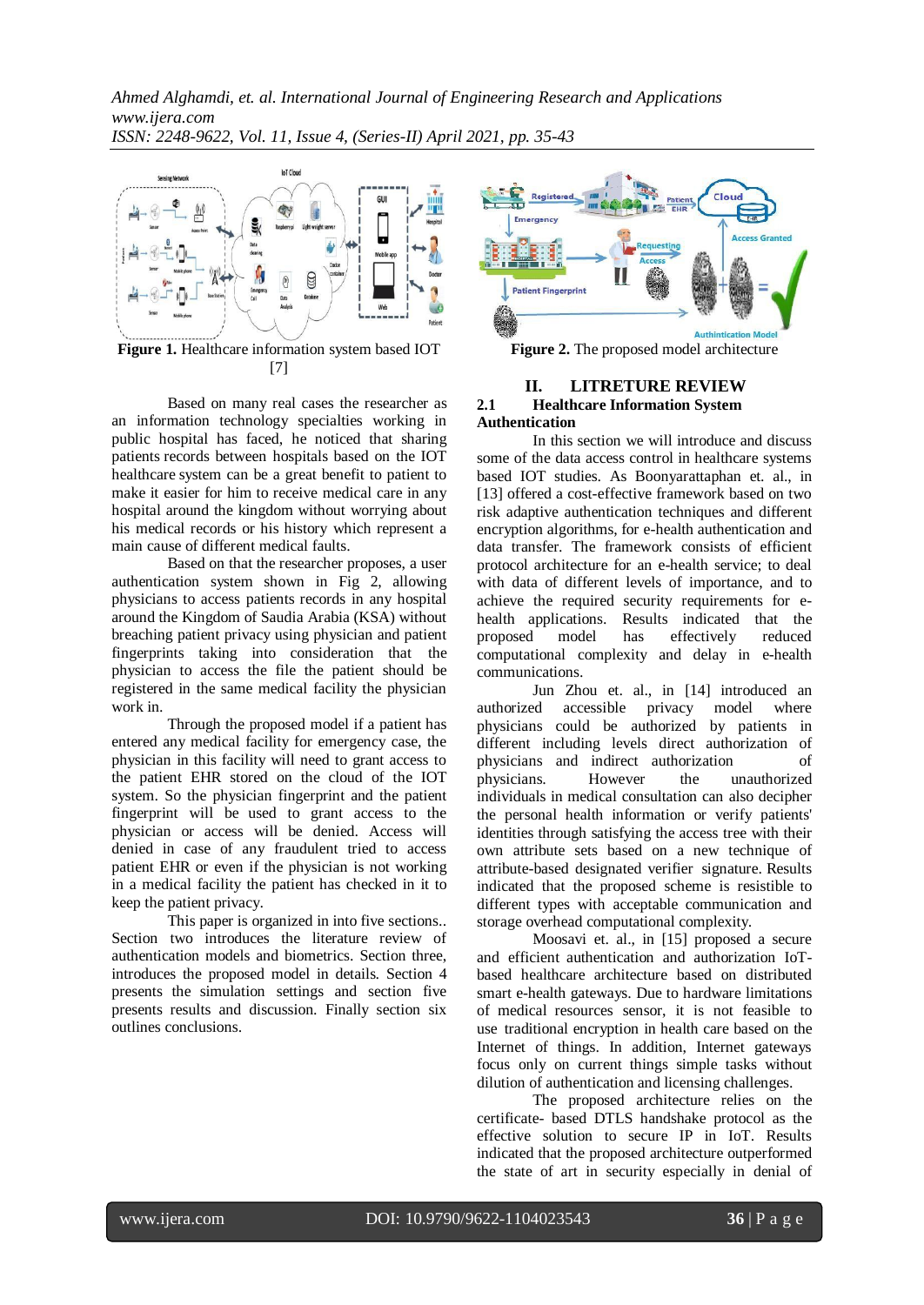service attacks confrontation in addition to reducing communication overhead by 26% and communication latency from the smart gateway to the end-user by 16%.

[Azaria e](https://ieeexplore.ieee.org/author/37085733043)t. al., in [16] proposed a decentralized record management system to secure electronic health records using Leveraging unique block-chain through which medical stakeholders can act as miners. The proposed system simply can provide authentication, confidentiality, and accountability to authorized stakeholders when accessing and aggregating patient sensitive information.

In the same year, [Kuo-Hui Yeh i](https://ieeexplore.ieee.org/author/37396432200)n [17] offered secure crypto-primitives IoT-based healthcare system, operating through body sensor network architecture. The proposed system mainly depends on constructing two communication mechanisms for achieving confidentiality and authentication of transmission between the local processing unit and the backendbody sensor network server.

[Kahani e](https://ieeexplore.ieee.org/author/37085790415)t. al., in [18] proposed an information access method based on a zeroknowledge protocol combined with two-stage keyed access control to achieve authentication in cloudbased e-Health systems. The proposed method authenticates users based on their privileges on the system through, a two-step combination of derived unrivaled key per transaction management schema and public key encryption. Results indicated that the proposed method outperforms the state of art in processing a high number of concurrent authentication requests in terms of acceptable time complexity.

Liu & Chung in [19] introduced a user authentication scheme based on smart cards and passwords and to facilitate security and privacy protection, during the physician examination of the patient. In addition, a secure cryptosystem was applied for establishing a data transmission mechanism. Results indicated that the proposed scheme outperforms the state of art in confronting impersonation, replay, and password guessing and stolen-verifier attacks.

Kumari et. al., in [20] introduced a scheme based on elliptic curve cryptography and bilinear paring to overcome users' private key leakage, user impersonation attacks, lack of authentication between trusted authority and sensor nodes, replay attack, Denial of Service attack and forgery attack. Based on the authors' claims, the results of their proposed scheme clarified its safety against well-known attacks.

# **2.2 Biometric Traits**

Authentication based on biometrics recently became widespread in private and public security systems, consumer electronics and point-of-sale applications. Using a biometric trait as an authenticator provides many benefits as there are no passwords or tokens to retain. Many studies have been proposed to investigates and discuss the role of biometrics in authentication process as Ju et. al., in [21] introduced authentication model based numeric password and fingerprint authentication system as the user can change the password easily but not the fingerprint information, so this authentication system provides security and flexibility.

Also in [22] Kumar et al., proposed a user authentication model based fingerprint and the keystroke dynamics of the password entry. The proposed model involved three stages first to Login using Username and password; second Fingerprint and third the Keystroke. Results showed that the proposedmodel achieved superiority over that state of art.

In [23] Kumar et al. proposed a fingerprintmatching algorithm based on extraction of the orientation features of the Region of Interest fingerprint. Their proposed algorithm used Euclidean Distance to determine the distance between the extracted orientation features and the stored images of fingerprints.

Jain and Prasad in [24] proposed a dynamic clustering-based fingerprint-indexing scheme where Su et al. in [25] proposed a learning-based fingerprint pose estimation algorithm for indexing fingerprints into a common finger coordinate system. Anush et al.

[26] proposed an adaptive latent fingerprint segmentation method based on random decision classification.

Okokpujie et al. in [27] introduced a combined model of the fingerprint, pin and password to 0secure customers payment for purchasing staff. The results indicate that the proposed model has a zero false match and false non-match rate achieving superiority over the state of art.

Hammad & Wang in [28] proposed a convolution neural network model based ECG and fingerprint for human authentication. The Q-Gaussian multi support vector machine (QG-MSVM) was used as a classifier to improve the performance of the authentication stage. The proposed model was trained and tested using PTB and LivDet2015 databases for the fingerprint. Results indicated that the proposed model achieved superiority over the state of art in efficiency, robustness and reliability.

# **2.3 Healthcare System Authentication based biometrics**

Recently many studies have been proposed to discuss the ability of making use of biometrics in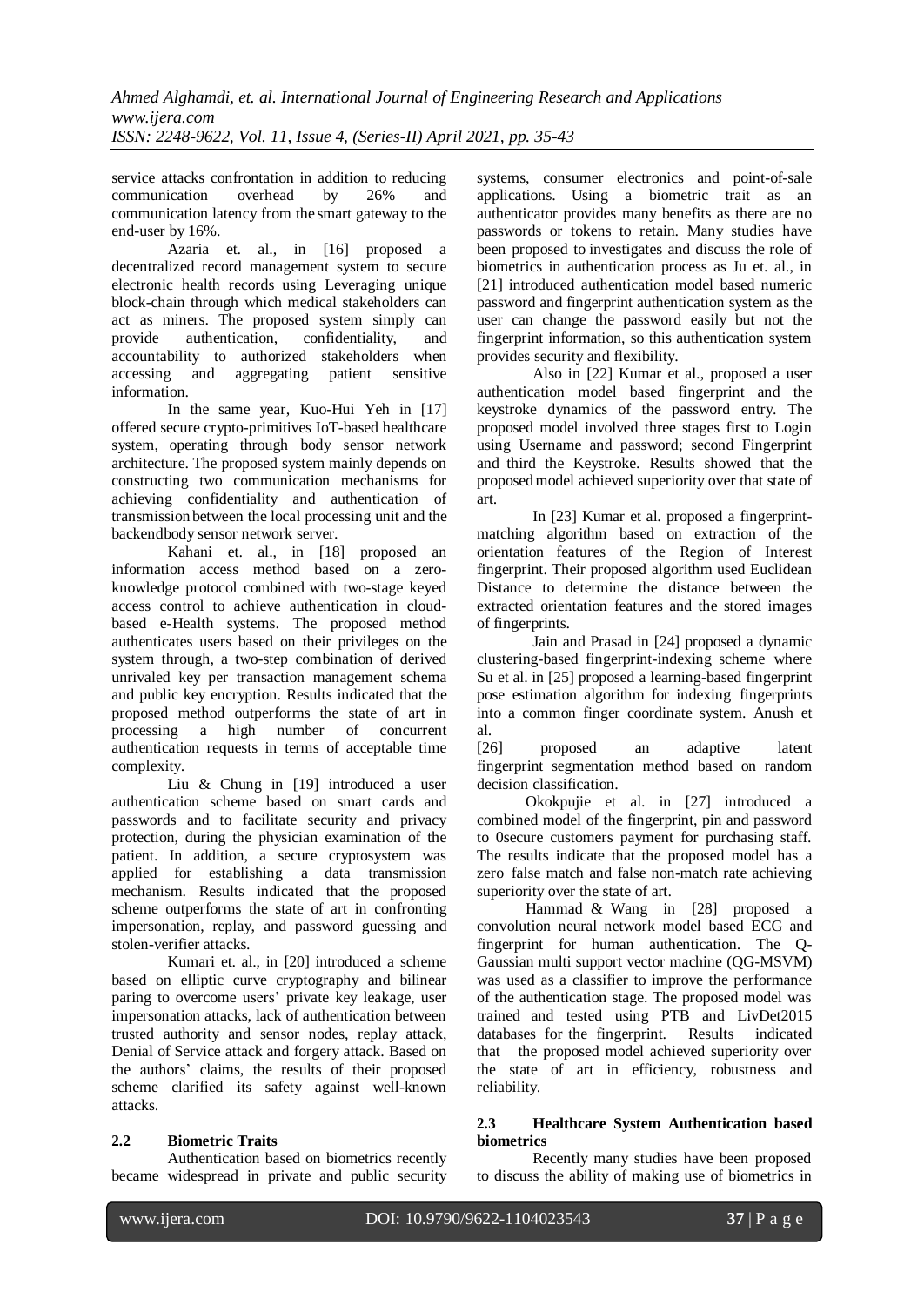securing and authenticating data access control in healthcare information systems especially in the cloud layer. As in [29] [Kumar](https://ieeexplore.ieee.org/author/37086041513) et. al., introduced an authentication schema based on biometrics for Naked hospital environment. The proposed schema allowed patientsto get health services from smart and intelligent surroundings of hospital without using explicit gadgets while considering protecting his identity privacy. Results indicate that the proposed schema has confronted different insider attacks, replay attacks and identity privacy among others.

Kwao et.al., in [30] introduced a schema based on local minutie features and fast stereo matching algorithm. This proposed schema tries to verify a user based on matching his fingerprint with the fingerprints stored in the system database to classify him as authorized or fraudulent. Results indicated that the proposed schema achieved a compromise between time and space complexity and recognition accuracy. [Hamidi](https://www.sciencedirect.com/science/article/abs/pii/S0167739X18313517#!) in [31] proposed an IoT standard smart healthcare model based on using biometric traits to provide authentication to patient's data. The proposed model aims at providing users, ease of use of the system in addition to increasing the capacity of data.

Results indicated that the proposed model outperforms the state of art in securing data access on IoT smart healthcare systems while providing fast identity recognition of users.

[Hathaliya e](https://www.sciencedirect.com/science/article/abs/pii/S004579061930062X#!)t. al., in [32] investigated using biometrics to control patients EHR access from any location. The proposed schema confronts different security threats on accessing EHR from the repository of database. The Automated Validation of Internet Security Protocols tool is utilized for the verification of the proposed schema, results indicated that the proposed schema outperforms the state of art in reducing time and space complexity of the communication process.

Also in [33] [Hathaliya](https://www.sciencedirect.com/science/article/abs/pii/S221421261931021X#!) et. al., introduced an information healthcare system based on mobile devices. The proposed system allowed selfauthentication of patients utilizing mobile and wearable devices biometric scanners. In the nest step the patient will be re-verified by the cloud server after the mutual authentication. Results indicated that the proposed system outperforms the state of art in reducing space and time complexity of communication in addition to providing greater security to the patients.

# **III. PROPOSED MODEL**

The proposed model identifies physician using his fingerprint and confirms patient acceptance of allowing physician to access his EHR through patient fingerprint. Figure 3 we can see that, the proposed model mainly includes two stages

- 1. Preprocessing stage
- 2. Matching stage
- 3. Majority check of patient and physician authentication

# **3.1 Preprocessing stage**

Through this stage, Fingerprint images were prepared for the recognition stages through four main steps equalization, binarization, region of interest (ROI) detection and image thinning. The equalization of the fingerprint is done using histogram because of the low quality of fingerprint images and the need to enhance between ridges and valleys contrast. After the equalization fingerprint images is binarized to become black and white image in order to be able to proceed with the ROI process.

In ROI step, the fingerprint as a region of interest to extract features from is detected to finally turn images to a connected skeleton of unit width or to thin them. These four steps mainly aim to frame the variation of the features values between fingerprint images to facilitate the matching process. Fig 3 clarifies all these four preprocessing steps in details.



**Figure 3 .**The Proposed Model Stages

## **3.2 Matching stage**

Through the matching stage the fingerprints of the patient and the physician are used to find a match for each one in the patterns stored in the medical facility dataset. Through this stage we have used the Deep Conventional Neural Network architecture (DCNN) as it is one of the most successful deep learning architectures in image analysis.

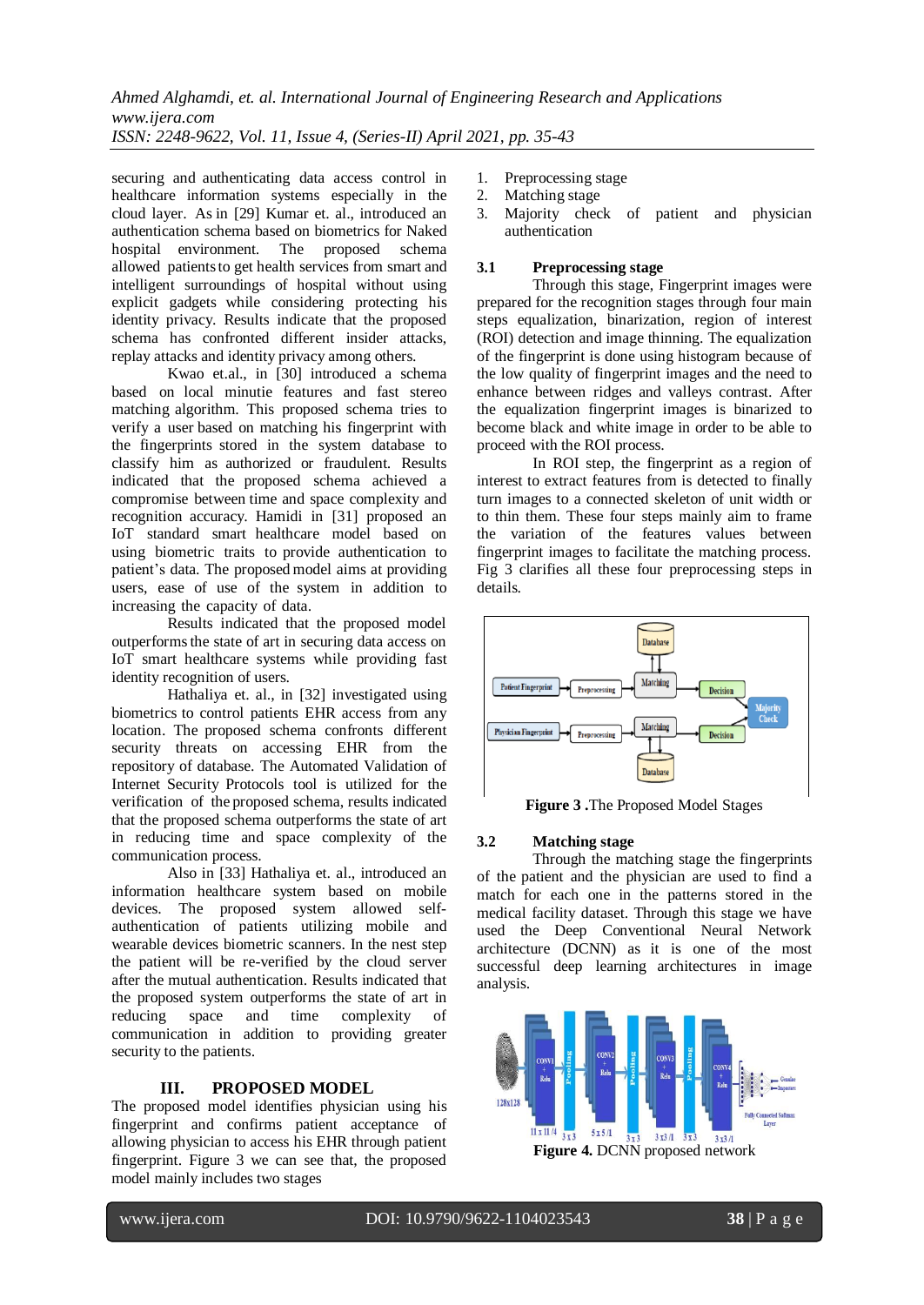Through the proposed CNN architecture the fingerprint image, goes through a series of convolutional, nonlinear, pooling and fully connected layers, to get an output. Mainly the proposed CNN architecture (shown in Fig 4) has four convolution layers, three pooling layers, and one fully connected Softmax layer. The outputs in our model are two classes genuine class and imposter class. Support vector machine (SVM) was used for training the proposed network. Table 1 clarifies the topology of the proposed CNN. The convolutional layers extract patterns found within local regions of the inputted images that are common throughout the dataset by convolving a template over the inputted image pixels and outputting this as a feature map for each filter.

| <b>Layer Type</b> | <b>Size</b> | <b>Stride</b> | <b>Activation f</b> |
|-------------------|-------------|---------------|---------------------|
| Conventional      | 11 x 11     |               | ReLU                |
| pooling           | 3x3         | 2             |                     |
| Conventional      | 5 x 5       |               | ReLU                |
| pooling           | 3x3         | $\mathcal{D}$ |                     |
| Conventional      | 3x3         |               | ReLU                |
| pooling           | 3x3         | 2             |                     |
| Conventional      | 3x3         |               | ReLU                |
| Fully connected   | 128         |               | $ReLU + Sc$         |
| softmax layer     |             |               |                     |

**Table 1.** Settings of the proposed network

Rectified linear unit (ReLU) activation function is an element-wise operation used after each conventional operation for replacing negative pixel values in the feature map by zero otherwise inputs will be output directly if it is positive. ReLU is also needed for enhancing non-linearity in fingerprint images which are naturally non-linear in order to allow fast learning especially we are using a large dataset for training the CNN.

The results of the ReLU are forwarded to max-pooling layer to collect the information within a set of small local regions, to produce a smaller size pooled feature maps as the output. Finally we have a fully connected Multi-Layer Perceptron layer using Softmax activation function. The fully connected layer are responsible for classifying the high-level features of the input image resulting from the conventional and pooling layers into two classes genuine and imposter

#### **3.3 Majority check of patient and physician authentication**

This is the final stage of the proposed authentication model where the model checks if both the patient and the physician have been identified as genuine the model will grant access of EHR of the patient to the physician otherwise access will be denied.

# **IV. SIMULATION SETTINGS 4.1 Datasets**

Through this study we have used two datasets CASIA- FingerprintV5 for training the proposed CNN and SDUMLA-HMT for testing. CASIA-FingerprintV5 has 20000 fingerprint images of 500 subjects including graduate students, workers and waiters. Eight fingers of each subject were scanned five times as gray-level BMP images with resolution 328×356 pixels.

#### **4.2 performance Metrics**

- False Acceptance Rate (FAR):
- $\bullet = \frac{\text{Number of False Accepted subjects}}{\text{number of Subjects in the dataset}}$  $(1)$
- False Rejection Rate (FRR):

Number of Falsely Relected Images  $(2)$ Total number of persons out the database

- Recognition Accuracy =  $\frac{TP + TN}{TP + FP + FN + TN}$  $(3)$
- Recognition Sensitivity= $\frac{TP}{TP + FN}$  (4)

• Recognition Specificity = 
$$
\frac{TN}{FP + TN}
$$
 (5)

• Recognition Precision =  $\frac{TP}{TP + FP}$  (6)

Where TP is true positive. TN is true negative, FP

is false positive and FN is false negative.

## **4.3 Experimental environment**

Two experiments were conducted, the first experiment a survey study using SVM for evaluating the fingerprint trait against face, iris and finger veins taken from SDUMLA-HMT. The second experiment was conducted for evaluating the proposed model using fingerprint trait from CASIA-FingerprintV5 dataset for training and from SDUMLA-HMT for testing.

These two experiments were conducted using MATLAB R2019b image processing and computer vision libraries on a core I7 laptop with 16 Gigabyte RAM and one Terabyte storage capacity. Five well known classifiers were implemented for evaluating the performance of the proposed model Support Vector Machine (SVM), Linear Discriminant Analysis (LDA), combined learning vector quantization (CLVQ), Multilayer Perceptron (MLP) and Restricted Boltzmann Machine (RBM).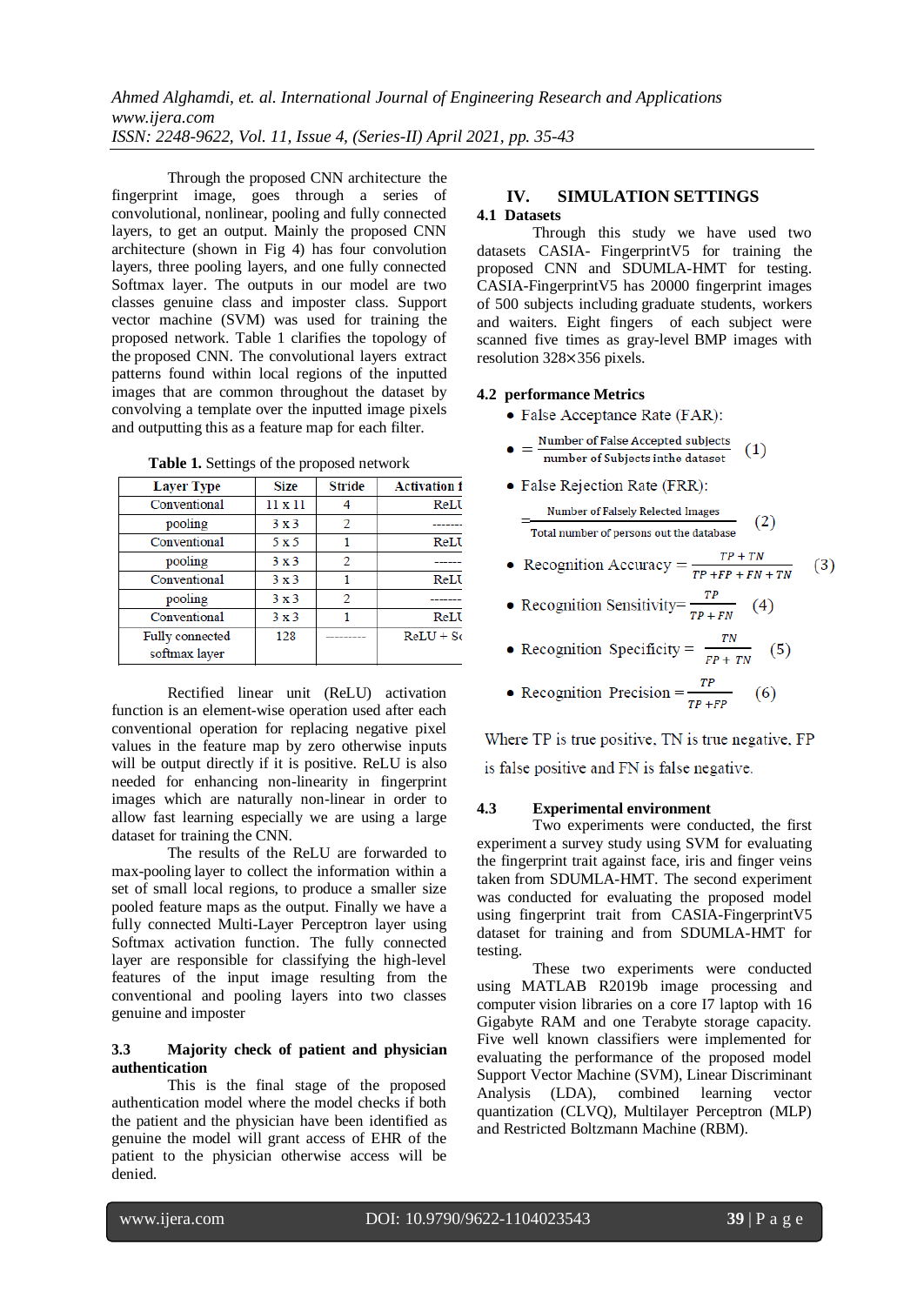# **V. RESULTS AND DISCUSSION**

Fig 5 clarifies that fingerprint has achieved the highest recognition accuracy 98.7% outperforming the other three traits iris 96.40% , finger vein 94% and finally face 93.7%. While in Fig 6 fingerprint has achieved the lowest FAR and FRR 0.07 and 0.05 respectively outperforming the other three traits iris 0.17 and 0.09 , finger vein 0.1 and 0.089 and finally face 0.4 and 0.05.



Figure 5 the recognition accuracy of the four traits



Figure 6. FAR and FRR of the four traits in the survey study

For evaluating the proposed model sensitivity, precision, specificity and accuracy of five well known classifiers SVM, LDA, CLVQ , MLP and RBM in addition to the proposed model. Fig 7 clarifies the sensitivity of the implemented classifiers confirming the superiority of the proposed model with 99.02% while the SVM has the least sensitivity 93.44%.

In Fig (8) the precision of the implemented classifiers confirmed the superiority of the proposed model and RBM with 100% precision while the MLP has the least precision 98.96%.



Figure 7. Sensitivity of the implemented classifiers



Figure 8. Precision of the implemented classifiers



Figure 9. Specifity of the implemented classifiers

Also in Fig. 9 the specificity of the implemented classifiers confirmed the superiority of the proposed model in addition to RBM with 100% specificity while the MLP has the least specificity 83.33%.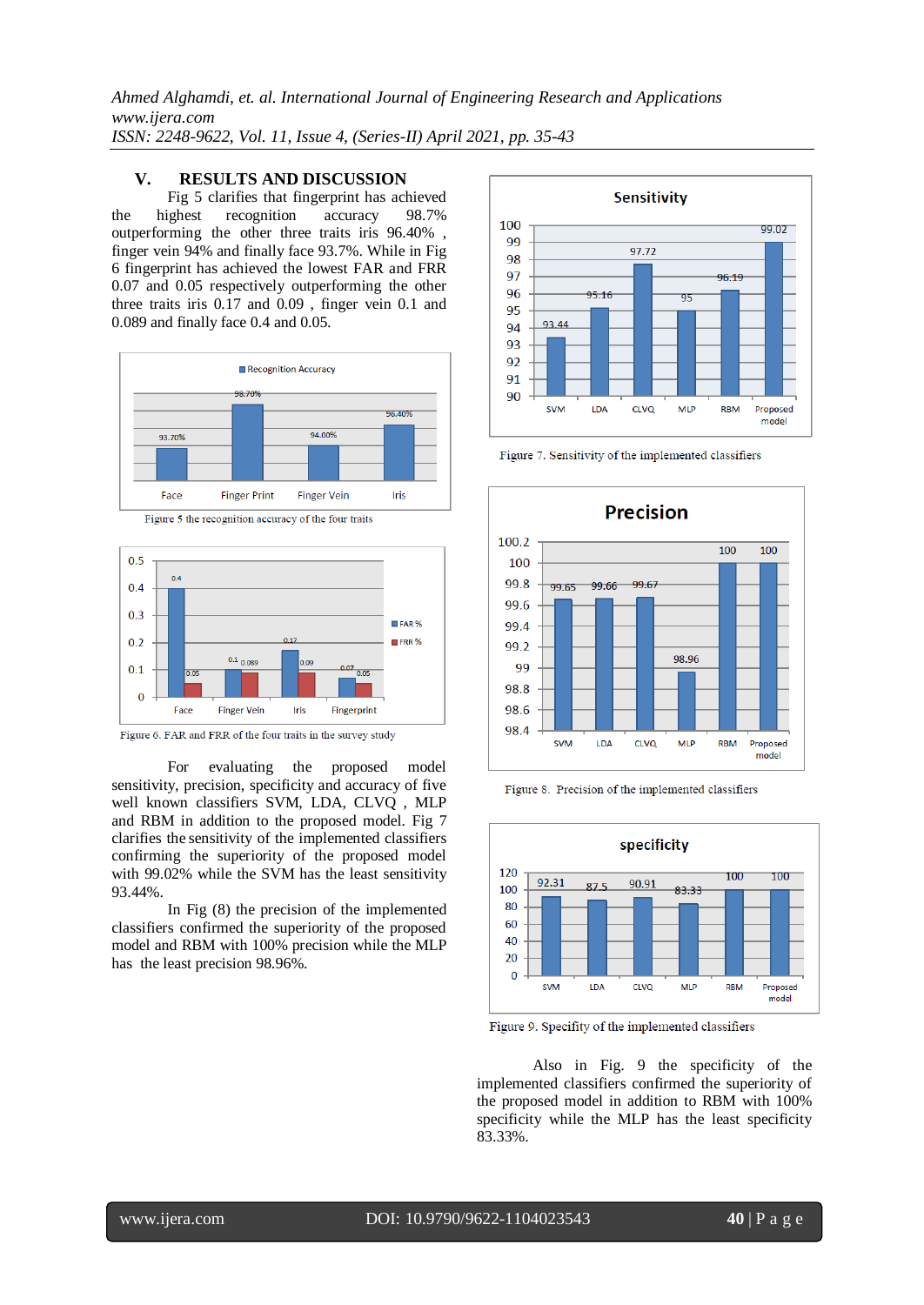





Figure 11. Elapsed time in sec for the proposed model

In Fig 10 the Accuracy of the implemented classifiers confirmed the superiority of the proposed model achieving 99.06 % Accuracy while the MLP has the least accuracy 94.34%. Finally in Fig. 11 the elapsed time through the proposed model stages are presented clarifying that the classification and matching stage consumed the highest time while the majority check stage has consumed the least time.

From all of the above we can confirm that fingerprint trait is the most suitable trait for our authentication model which has outperformed the implemented classifiers SVM, LDA, CLVQ , MLP in sensitivity, precision, specificity and accuracy while RBM has achieved equality with the proposed model in precision and specificity

## **VI. CONCLUSIONS**

Healthcare information systems play an important role in delivering services to patients in and automated, easy and effective way. The appearance of IoT systems effectively contributed in healthcare medical information systems especially with the cloud technology that helps in providing availability to Electronic health records so a physician can easily access the patient data at any time and from any place just a simple touch on the mobile screen. In this paper we introduce and authentication model based on fingerprint biometric recognition using deep conventional neural network. The proposed model was simulated using Matlab simulator; trained using CASIA-FingerprintV5 and tested using SDUMLA-

HMT. Results indicated that the proposed model outperformed the other classifiers in sensitivity with 99.02% and accuracy with 99.06 % while RBM has achieved equality with the proposed model in precision with 100% and specificity with 100%.

#### **REFERENCES**

- [1]. Nolte, E., & McKee, M. (2008). Integration and chronic care: a review. *Caring for people with chronic conditions. A health system perspective*,64-91.
- [2]. McGinnis, J. M., Powers, B., & Grossmann, C. (Eds.). (2011). *Digital infrastructure for the learning health system: the foundation for continuous improvement in health and health care: workshop series summary*. National Academies Press.
- [3]. Acquah-Swanzy, M. (2015). *Evaluating electronic health record systems in Ghana: the case of Effia Nkwanta regional hospital* (Master's thesis, UiT Norges arktiske universitet).
- [4]. Nyame-Asiamah, F. (2020). Improving the 'manager-clinician'collaboration for effective healthcare ICT and telemedicine adoption processes–a cohered emergent perspective. *Information Technology for Development*, *26*(3), 525-550.
- [5]. Brugués de la Torre, A. (2016). Contributions tointeroperability, scalability and formalization ofpersonal health systems.
- [6]. Tuan, M. N. D., Thanh, N. N., & Le Tuan, L. (2019). Applying a mindfulness-based reliability strategy to the Internet of Things in healthcare–A business model in the Vietnamesemarket. *Technological Forecasting and SocialChange*, *140*, 54-68.
- [7]. Rathee, G., Sharma, A., Saini, H., Kumar, R., & Iqbal, R. (2019). A hybrid framework for multimedia data processing in IoT-healthcare using blockchain technology. *Multimedia Tools and Applications*, 1-23.
- [8]. Rajabion, L., Shaltooki, A. A., Taghikhah, M., Ghasemi, A., & Badfar, A. (2019). Healthcare big data processing mechanisms: the role of cloud computing. *International Journal of Information Management*, *49*, 271-289.
- [9]. Zhou, J., Cao, Z., Dong, X., & Lin, X. (2015). PPDM: A privacy-preserving protocol for cloud-assisted e-healthcare systems. *IEEE Journal of Selected Topics in Signal Processing*, *9*(7), 1332-1344.
- [10]. Althebyan, Q., Yaseen, Q., Jararweh, Y., & Al- Ayyoub, M. (2016). Cloud support for large scale e-healthcare systems. *Annals of telecommunications*, *71*(9), 503-515.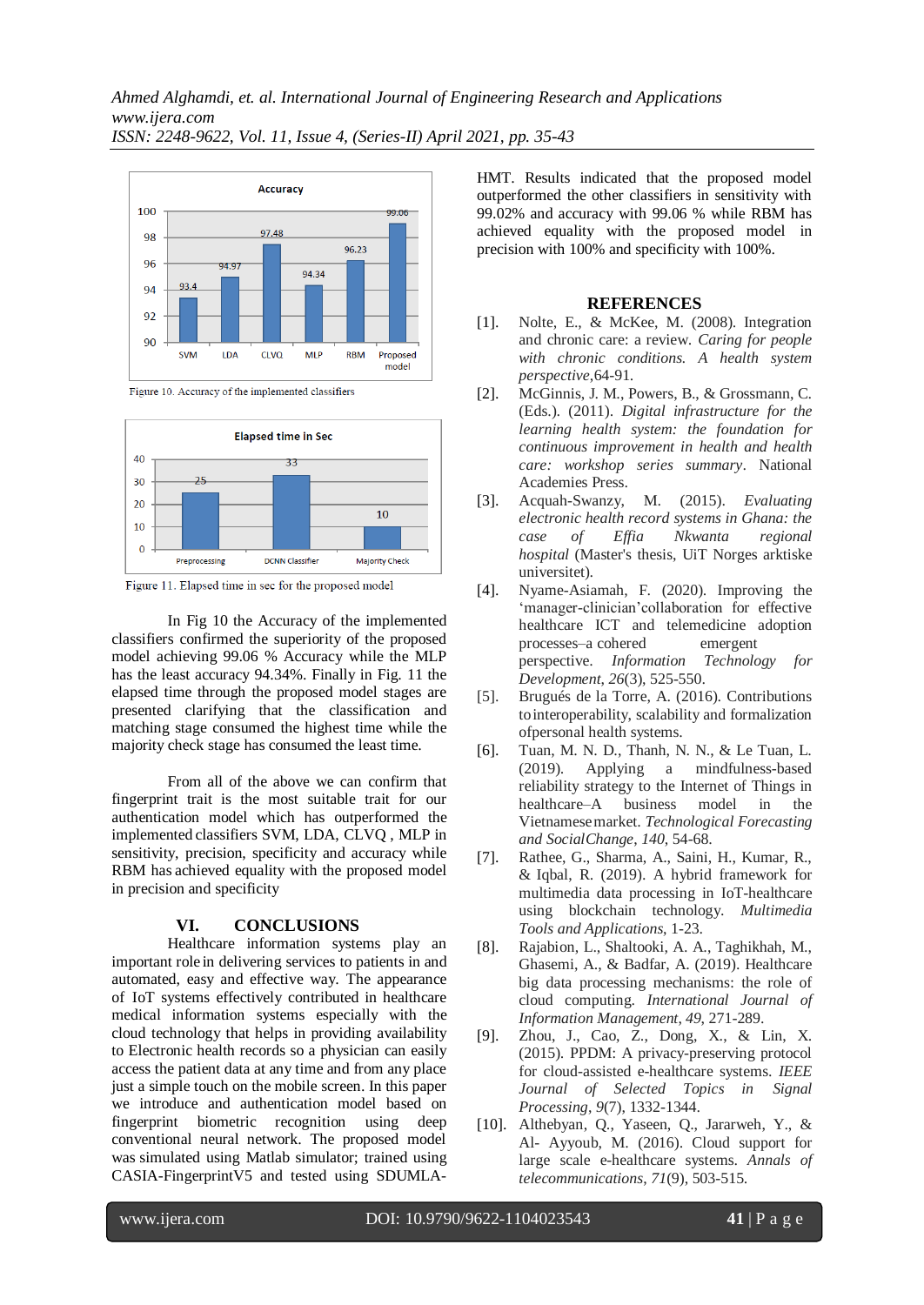- [11]. Nelson, J. E., Puntillo, K. A., Pronovost, P. J., Walker, A. S., McAdam, J. L., Ilaoa, D., & Penrod, J. (2010). In their own words: patients and families define high-quality palliative care in the intensive care unit. *Critical care medicine*, *38*(3), 808.
- [12]. Armony, M., Israelit, S., Mandelbaum, A., Marmor, Y. N., Tseytlin, Y., & Yom-Tov, G. B.(2015). On patient flow in hospitals: A databased queueing-science perspective. *Stochastic systems*, *5*(1), 146-194.
- [13]. Boonyarattaphan, A., Bai, Y., & Chung, S. (2009, September). A security framework for e- health service authentication and e-health data transmission. In 2009 9th International Symposium on Communications and Information Technology (pp. 1213-1218). IEEE.
- [14]. Zhou, J., Lin, X., Dong, X., & Cao, Z. (2014). PSMPA: Patient self-controllable and multi- level privacy-preserving cooperative authentication in distributedm-healthcare clou computing system. IEEETransactions on Parallel and Distributed Systems, 26(6), 1693-1703.
- [15]. Moosavi, S. R., Gia, T. N., Rahmani, A. M., Nigussie, E., Virtanen, S., Isoaho, J., & Tenhunen, H. (2015). SEA: a secure and efficient authentication and authorization architecture for IoT-based healthcare using smart gateways. Procedia ComputerScience, 52, 452-459.
- [16]. Azaria, A., Ekblaw, A., Vieira, T., & Lippman, (2016, August). Medrec: Using blockchain for medical data access and permission management. In 2016 2nd International Conference on Open and Big Data (OBD) (pp. 25-30). IEEE.
- [17]. Yeh, K. H. (2016). A secure IoT-based healthcare system with body sensor networks. IEEE Access, 4, 10288-10299.
- [18]. Kahani, N., Elgazzar, K., & Cordy, J. R. (2016, April). Authentication and access control in e- health systems in the cloud. In 2016 IEEE 2nd International Conference on Big Data Security on Cloud (BigDataSecurity), IEEE International Conference on High Performance and Smart Computing (HPSC), and IEEE International Conference on Intelligent Data and Security (IDS) (pp. 13-23). IEEE.
- [19]. Liu, Y., Chang, C. C., & Chang, S. C. (2017). An Efficient and Secure Smart Card Based Password Authentication Scheme. IJ NetworkSecurity, 19(1), 1-10.
- [20]. Kumari, A., Yahya Abbasi, M., Kumar, V., & Khan, A. A. (2019). A secure user

authentication protocol using elliptic curve cryptography. Journal of Discrete Mathematical Sciences and Cryptography, 22(4), 521-530.

- [21]. Ju, S. H., Seo, H. S., Han, S. H., Ryou, J. C., & Kwak, J. (2013). A study on user authentication methodology using numeric password and fingerprint biometric information. BioMed research international, 2013.
- [22]. Kumar, T. S., Suresh, A., & Karumathil, A. (2014). Improvised classification model for cloud based authentication using keystroke dynamics. In Frontier and Innovation in Future Computing and Communications (pp. 885-893).Springer, Dordrecht.
- [23]. Kumar, R., Chandra, P., & Hanmandlu, M. (2016). A Robust Fingerprint Matching System Using Orientation Features. Journal of information processing systems, 12(1).
- [24]. Jain, A., & Prasad, M. V. (2016). A novel fingerprint indexing scheme using dynamic clustering. Journal of Reliable Intelligent Environments, 2(3), 159-171.
- [25]. Su, Y., Feng, J., & Zhou, J. (2016). Fingerprint indexing with pose constraint. Pattern Recognition, 54, 1-13.
- [26]. Sankaran, A., Jain, A., Vashisth, T., Vatsa, M., & Singh, R. (2017). Adaptive latent fingerprint segmentation using feature selection and random decision forest classification. Information Fusion, 34, 1-15.
- [27]. Okokpujie, K., Noma-Osaghae, E., Okesola, O., Omoruyi, O., Okereke, C., John, S., & Okokpujie, I. P. (2018, June). Fingerprint biometric authentication based point of sale terminal. In International conference on information science and applications (pp. 229- 237). Springer, Singapore.
- [28]. Hammad, M., & Wang, K. (2019). Parallel score fusion of ECG and fingerprint for human authentication based on convolution neural network. Computers & Security, 81, 107-122.
- [29]. Kumar, T., Braeken, A., Liyanage, M., & Ylianttila, M. (2017, May). Identity privacy preserving biometric based authentication scheme for naked healthcare environment. In 2017 IEEE international conference on communications (ICC) (pp. 1-7). IEEE.
- [30]. Kwao, L., Ativi, W. X., Hayfron-Acquah, J. B., & Panford, J. K. (2019). User Authentication Model for Securing E-Health System using Fingerprint Biometrics. International Journal for Research in Applied Science & Engineering Technology (IJRASET), 7.
- [31]. Hamidi, H. (2019). An approach to develop